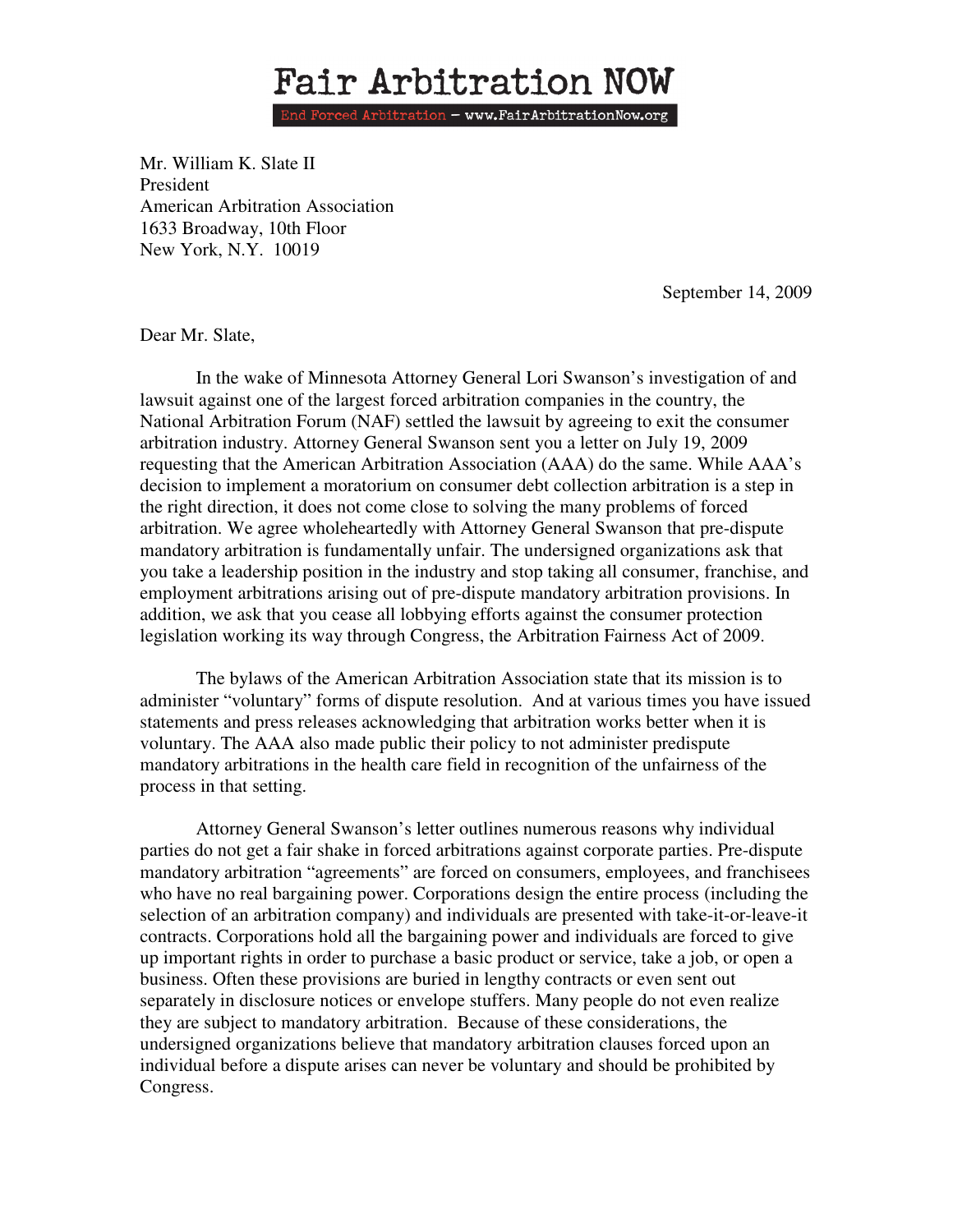Your July 20, 2009, letter to Attorney General Swanson identified the "legitimate concerns" with debt collection arbitration as you see them: lack of notice to consumers, lack of arbitrator neutrality, the inadequate amount and type of evidence presented against consumers, consumers' inability to defend against claims resulting from identity theft, and others. These concerns result from the characteristics of all arbitrations between large corporations and individuals, not just consumer debt collections.

Your letter also suggests that AAA intends to return to debt collection arbitration when appropriate procedural safeguards have been implemented to remedy problems associated with debt collection arbitration. Procedural reforms will not fix the inherent bias that results when one party can impose a private system on the other party. When mandatory binding arbitration is permitted, providers will compete for business by favoring any party that has the power to select a forum and impose it on others. No procedural protections can ensure that this system is fair to parties with vastly inferior bargaining power. The repeat player advantages will always remain.

AAA already has Due Process Protocols in place that do not solve these problems. The Protocols are insufficient because they are vague, have no enforcement mechanism, are crafted solely by the corporation, do not require decisions be published, and prohibit judicial review. Further, despite the existence of even the best protocols, as long as companies can unilaterally select the arbitration provider, they will have incentives to select those providers who are willing to tip the scales in their repeat users' favor to keep the business.

 No form of dispute resolution can ever succeed without the perception of fairness. The mere act of forcing a process on someone who doesn't expect or understand it is inconsistent with the perception of fairness that is necessary for it to succeed. Additionally, it should be plain at this point that, because of well-documented abuses, the practice of mandatory arbitration has lost the perception of fairness. As you know, mandatory arbitration has been at the top of our list of anti-consumer practices for some time. And in recent months, even the President's proposals for regulatory reform have identified mandatory arbitration as a practice that should be restrained.

In the interest of consumer protection, the undersigned organizations request that you encourage *voluntary*, *post-dispute* arbitration by ceasing all consumer, employment, and franchise arbitrations arising out of pre-dispute mandatory arbitration provisions. If you are willing to join us in our efforts to restore credibility and fairness to the alternative dispute resolution process, we would be happy to work with you to help design and encourage the widespread use of a voluntary dispute resolution process that can truly accomplish our shared goals of efficiency and justice.

Sincerely,

Americans for Fairness in Lending (AFFIL) American Association for Justice